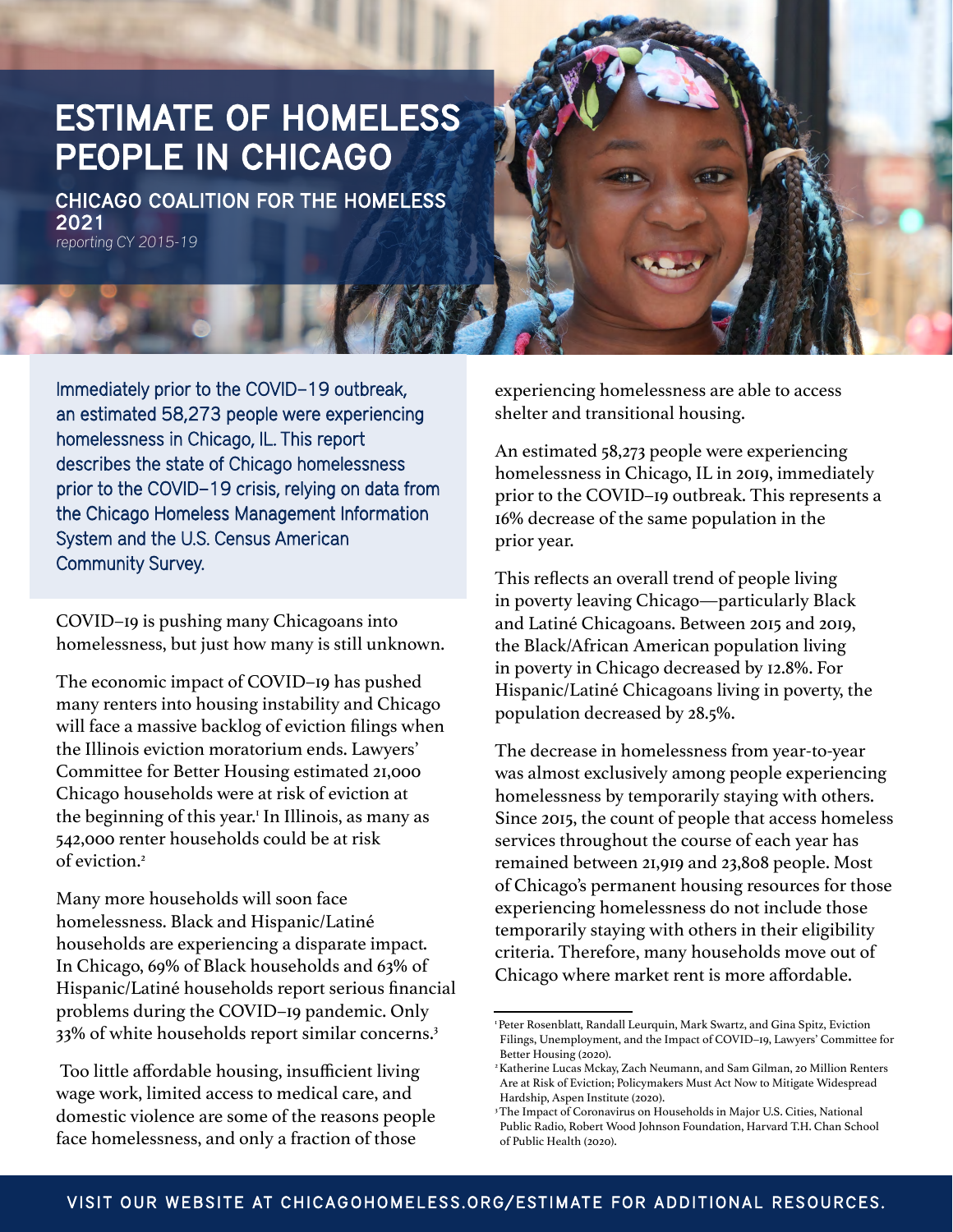### PEOPLE ACCESSING HOMELESS SERVICES V. POINT-IN-TIME COUNT IN CHICAGO (2015-19)<sup>4</sup>



4 Raw data for this and other sections were provided by Chicago's Homeless Management Information System (HMIS), administered by All Chicago Making Homelessness History. All Chicago was not involved in the data analysis included in this report, and the conclusions in this report do not represent the views of All Chicago.

During the 2019-20 school year, only 11% of students experiencing homelessness were staying in a shelter. Most families experiencing homelessness are staying wherever they can. They are often forced to move frequently between unstable living situations—sleeping in motels, cars, trains, or temporarily staying with others. These living situations can quickly break down due to overcrowding, tensions that develop, and fear of the primary tenant losing their housing. In the 2019-20 school year, 88% of students experiencing homelessness were temporarily staying with others.

The U.S. Department of Education recognizes all forms of homelessness that children and youth might experience, including families that are experiencing homelessness by temporarily staying with others.

The U.S. Department of Housing and Urban Development (HUD) has a far more limited scope of homelessness. The traditional "Pointin-Time" method for enumerating homelessness tallies people experiencing street and shelter homelessness on a designated night of the year, but it fails to account for those temporarily staying with others. Point-in-Time methodology dramatically undercounts homelessness and points to the wrong policy solutions.

While the Point-in-Time count may indicate incremental decreases in people experiencing homelessness, there is relatively no change in the count of people accessing homeless services which is consistently more than three times the Point-in-Time count total. The count of people accessing homeless services includes all people served over 12 months, while the Point-in-Time measures those experiencing homelessness on a single night.

For communities nationwide, accurately measuring homelessness is more than informative. Estimates of homeless populations help determine which communities receive essential federal housing, transportation, and public health assistance. To understand the housing service needs of people experiencing homelessness, the City of Chicago, All Chicago, and the Chicago Continuum of Care (CoC) use a variety of sources of data. These sources include the Point-in-Time count, annual records and demographics of people accessing services, and information directly from people with lived experience and their service providers. In most cases, people experiencing homelessness by temporarily staying with others are not captured in these data.

To better reflect all forms of homelessness that one might experience, researchers at Chicago Coalition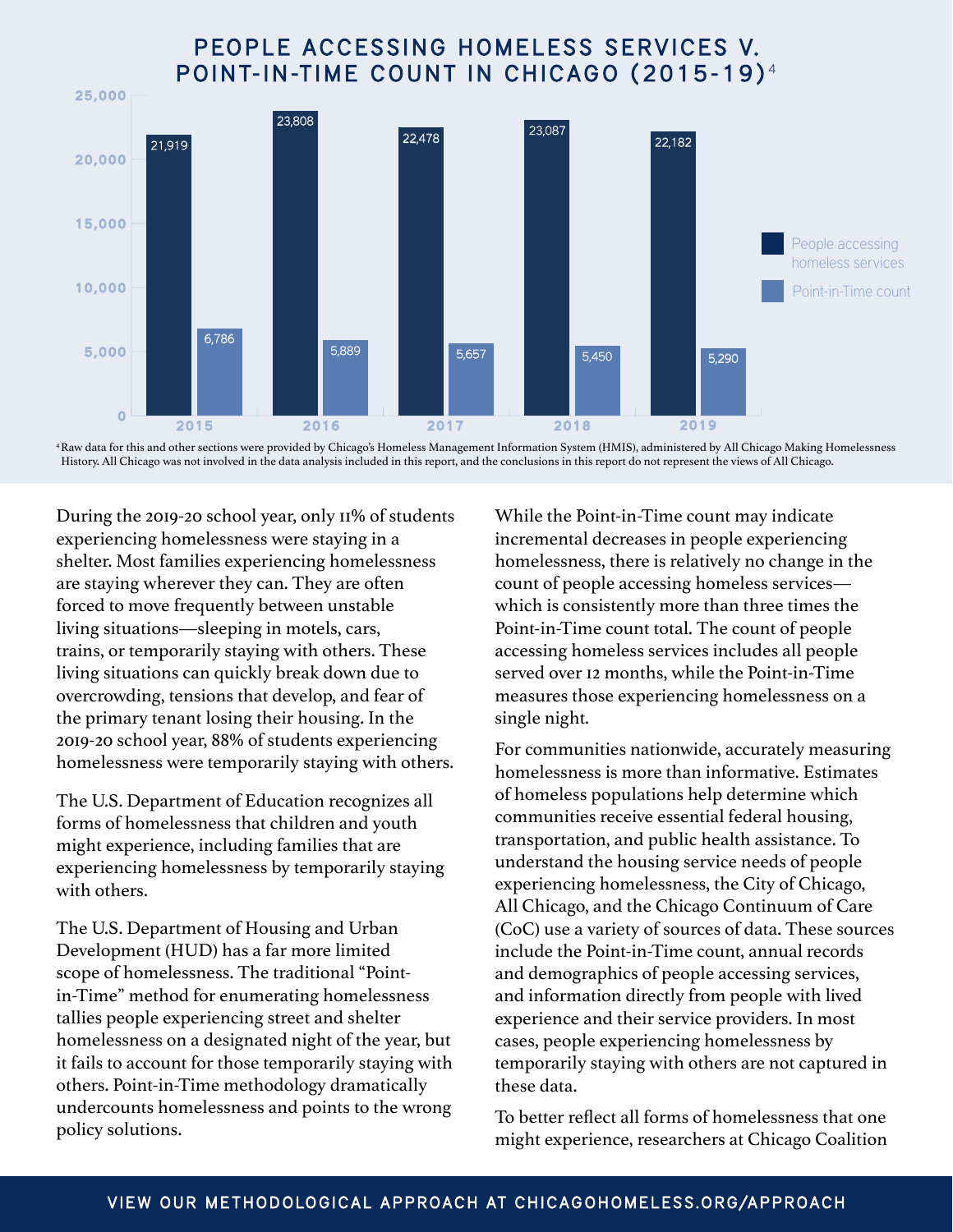for the Homeless (CCH), Vanderbilt University, and the Heartland Alliance Social IMPACT Research Center have developed a model to better estimate the total scope of people experiencing homelessness, incorporating people experiencing homelessness by temporarily staying with others.<sup>5</sup>

This estimate does not include people living on the street or other places not meant for habitation who had no contact with service providers. This also does not include people experiencing homelessness who do not want to be found because of the potential negative impact to their safety and wellbeing, such as those involved in sex work and/ or those without documentation of citizenship or immigration. People detained in jail the entirely of the year who were experiencing homelessness prior to their incarceration are not included, nor does this estimate include those staying in healthcare institutions for the entirety of the year.

Additionally, the estimate of people experiencing homelessness by temporarily staying with others is a rolling average. While not exactly a "Point-in-Time" measure, it describes a general point in time, rather than being a cumulation of 12 months of data like the data available on street and shelterbased homelessness.

Estimating the number of people experiencing homelessness is limited to what is documented. The estimates provided in this report should be observed as homelessness that is captured in data from the Homeless Management Information System and U.S. Census American Community

Survey data. No source is a complete reflection of all homelessness experienced in Chicago.

**Immediately prior to the COVID–19 outbreak, an estimated 58,273 people were experiencing homelessness in Chicago throughout 2019.** It is still unclear how many people will be newly homeless because of the COVID–19 pandemic and its economic impact.

The estimate of people experiencing homelessness in Chicago decreased in years prior to the COVID–19 pandemic—and almost exclusively among people temporarily staying with others (also known as "doubling-up"). The population of people experiencing street and shelter homelessness and accessing services has seen very little change. Findings outlined in this report suggest that the decrease in those temporarily staying with others may not be a result of people exiting homelessness.

In 2019, people experiencing homelessness made up 2.16% of Chicago's population.

Prior to the COVID–19 outbreak, Chicago saw very little change over time in the population accessing homeless services. Since 2015, the count of people that access homeless services throughout the course of each year hovered between 21,919 and 23,808 people.

In comparison, the Point-in-Time count has counted between 5,290 and 6,786 people experiencing homelessness on a single night in January since 2015.

5 Richard, M.K. Dworkin, J., Rule, K.G., Farooqui, S., Glendening, Z., & Carlson, S. (under review). Estimating doubled-up homelessness with Census microdata.



ESTIMATE OF PEOPLE EXPERIENCING HOMELESSNESS IN CHICAGO<sup>6</sup>

6 The estimates provided are based on methodologies developed in partnership with the Social IMPACT Research Center of Heartland Alliance.

7 Data extracted from the Integrated Public Use Microdata Series. Steven Ruggles, Sarah Flood, Ronald Goeken, Josiah Grover, Erin Meyer, Jose Pacas and Matthew Sobek. IPUMS USA: Version 10.0 [dataset]. Minneapolis, MN: IPUMS, 2021. https://doi.org/10.18128/D010.V10.0

8 Please note that all street and shelter data prior to 2018 includes people enrolled in a rapid re-housing program. Though temporary, this population has since been excluded, per the request of the local HMIS administrator, because rapid re-housing programs are considered permanent housing by HUD and the CoC.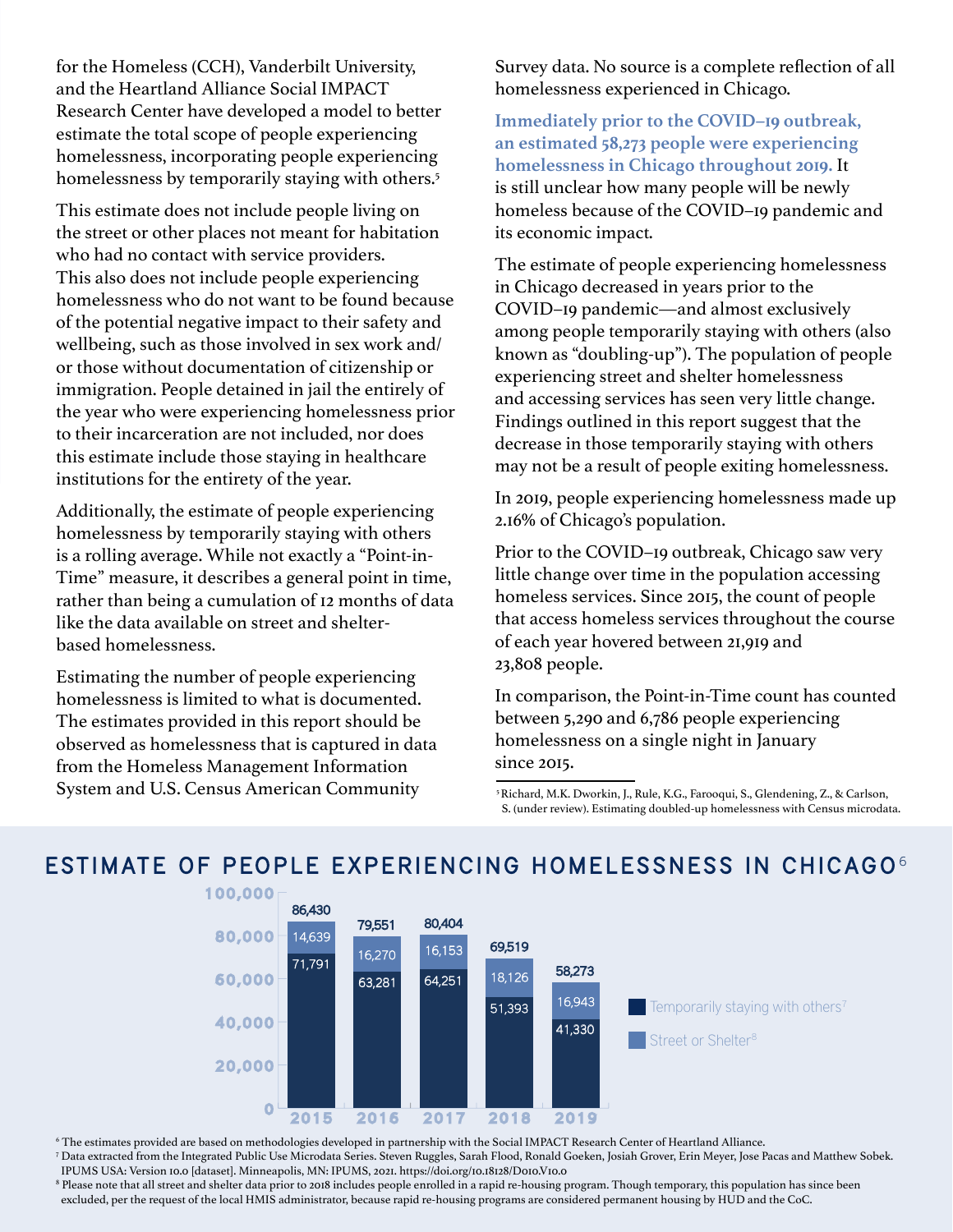### PEOPLE ACCESSING HOMELESS SERVICES IN CHICAGO, IL<sup>9</sup>



#### **TEMPORARILY STAYING WITH OTHERS**

Most Chicagoans experiencing homelessness temporarily stay with others (or "double up") at some point throughout the year. Of the 58,273 people experiencing homelessness in 2019, 71% were temporarily staying with others. According to Homeless Management Information System data, 22,182 people utilized the homeless services system and 24% reported temporarily staying with others at least once in 2019. In the 2019-20 school year, 88% of students experiencing homelessness were temporarily staying with others, according to Chicago Public Schools data.

#### RACE AND ETHNICITY

Due to longstanding structural and historical racism, Black/African-American and Hispanic/ Latiné households disproportionately experience poverty and homelessness. An estimated 34,125 Black/African-American Chicagoans experienced homelessness throughout 2019. An estimated 14,491 Hispanic/Latiné Chicagoans experienced homelessness throughout 2019. In total, 81.1% (33,525) of people temporarily staying with others identified as Black/African-American and/or Hispanic/Latiné.

Experiencing homelessness by doubling up is concentrated in predominantly Black/African-American and Hispanic/Latiné neighborhoods. These data illustrate a long history of racist policies and practices that keep Black and Brown communities poor, unstably housed, and experiencing homelessness.

## PEOPLE LIVING IN POVERTY IN CHICAGO (2015-19)<sup>10</sup>

|                                                      | 2015             | 2016    | 2017    | 2018    | 2019    |  |
|------------------------------------------------------|------------------|---------|---------|---------|---------|--|
|                                                      | <b>RACE</b>      |         |         |         |         |  |
| <b>Black or</b><br>African-American                  | 339,924          | 314,105 | 316,517 | 286,979 | 271,922 |  |
| White                                                | 265,926          | 225,135 | 241,018 | 239,581 | 212,726 |  |
| <b>Other Race</b>                                    | 94,227           | 109,548 | 79,447  | 60,038  | 60,906  |  |
| Asian, Native Hawaiian,<br>or Other Pacific Islander | 52,183           | 43,430  | 47,923  | 51,685  | 40,616  |  |
| American Indian<br>or Alaska Native                  | 3,340            | 1,671   | 3,624   | 2,757   | 3,858   |  |
| Two or More Races                                    | 18,243           | 21,779  | 16,449  | 12,891  | 12,877  |  |
|                                                      | <b>ETHNICITY</b> |         |         |         |         |  |
| Hispanic or Latino                                   | 252,181          | 228,817 | 204,272 | 197,884 | 180,389 |  |

<sup>10</sup> Data extracted from the Integrated Public Use Microdata Series.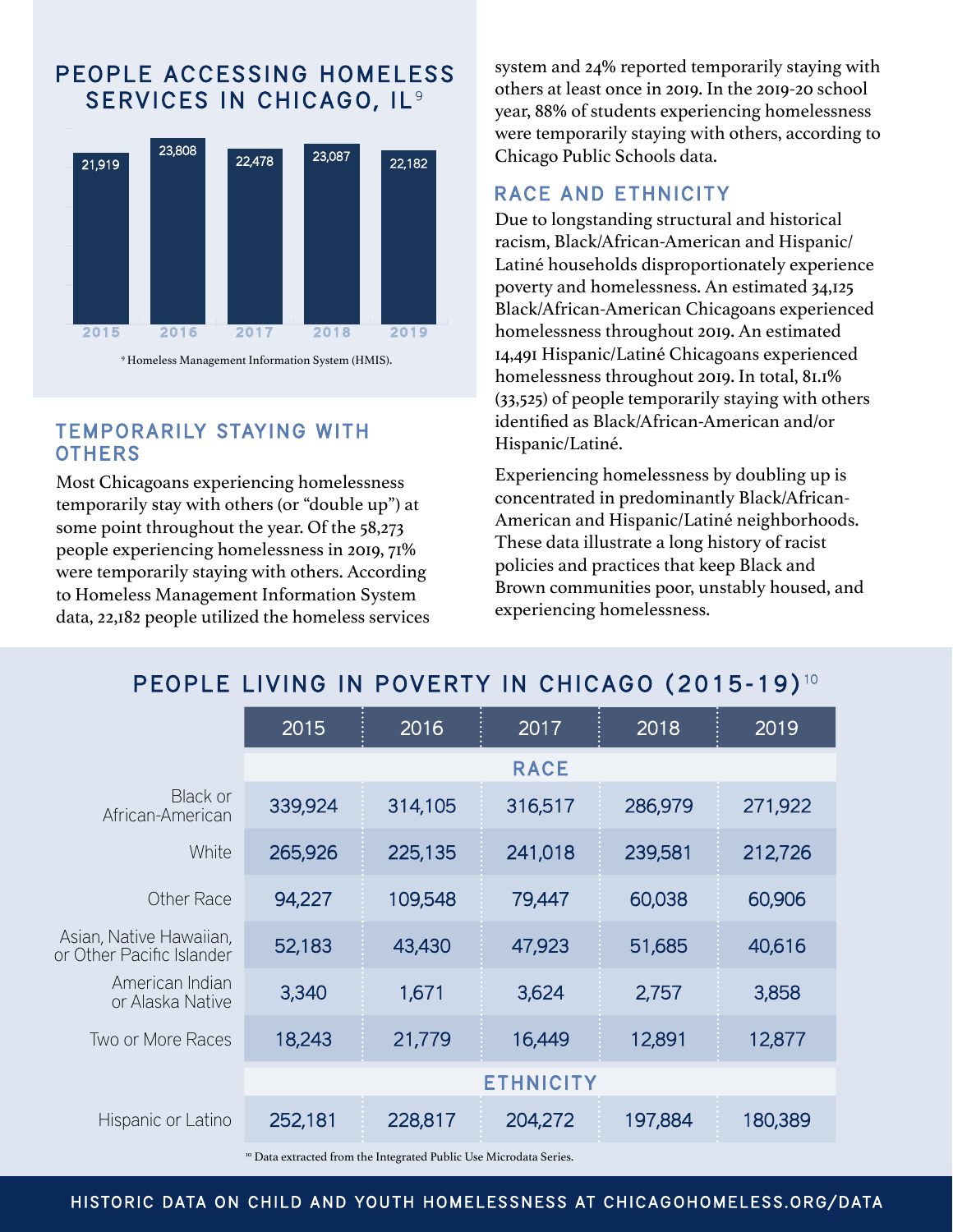While the population of Chicagoans experiencing homelessness has decreased over the past five years, it is unlikely that people are exiting homelessness. It is more likely that people experiencing homelessness and poverty are leaving Chicago – particularly Black/African-American and Hispanic/Latiné Chicagoans.

Between 2015 and 2019, the Black/African-American population living in poverty in Chicago decreased by 12.8% (or around 71,000 people). For Hispanic/Latiné Chicagoans living in poverty, the population decreased by 28.5% (or around 71,800 people). These data suggest that it may be more common for Black and Brown Chicagoans experiencing homelessness to leave Chicago than connect to housing.

#### AGE AND FAMILY TYPE

Families and unaccompanied youth seldom stay on the street or in a shelter. Prior to the COVID–19 outbreak, 13,663 people experiencing homelessness were single unaccompanied youth (age 14-24) and 91% of whom temporarily stayed with others.

In total, 12,913 minors (under age 18), with or without a parent present, experienced homelessness.<sup>11</sup>

In 2019, 17,150 people in families with children were experiencing homelessness and 68% were temporarily staying with others. HMIS data suggest that 495 households experienced street and shelter homelessness in families headed by youth (age 14-24).

<sup>11</sup> Please note that this includes all minors, regardless of household composition.

## DOUBLED-UP **HOMELESSNESS** IN CHICAGO (2015-2019) <sup>12</sup>



12 Molly Richard (2021), Tableau, https://public.tableau.com/ app/profile/molly.richard7527/viz/EstimatesofDoubled- UpHomelessness2015-2019/IllinoisMetroAreas

## ESTIMATE OF PEOPLE EXPERIENCING HOMELESSNESS BY FAMILY TYPE IN CHICAGO (2019)

|                                    | <b>TOTAL</b> | <b>STREET</b><br><b>AND SHELTER</b> | <b>TEMPORARILY</b><br><b>STAYING WITH OTHERS</b> |
|------------------------------------|--------------|-------------------------------------|--------------------------------------------------|
| Single Adults (25 and older)       | 26,206       | 9,780                               | 16,426                                           |
| Multiple Adults (no children)      | 642          | 95                                  | 547*                                             |
| Families (with children)           | 17,150       | 5,499                               | 11,651                                           |
| Unaccompanied Youth<br>(age 14-24) | 13,966       | 1,260                               | 12,706                                           |
| Unknown Household Type             | 309          | 309                                 | 0                                                |

\* indicates that this total should be used with caution (coefficient of variation ≥ 30)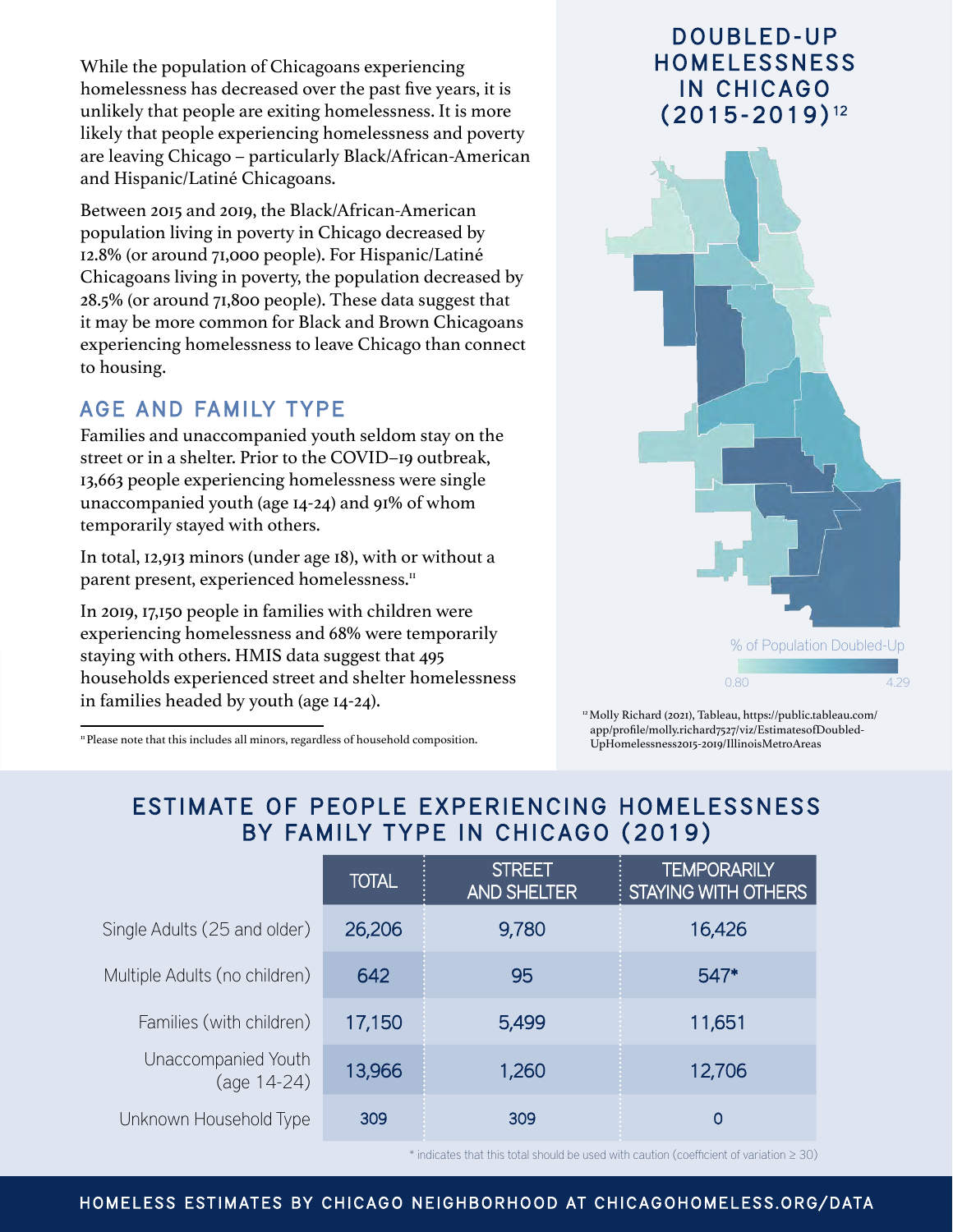## ESTIMATE OF PEOPLE EXPERIENCING HOMELESSNESS IN CHICAGO (2019)<sup>13</sup>

|                                                      | <b>TOTAL</b>                   | <b>STREET</b><br><b>AND SHELTER</b> | <b>TEMPORARILY</b><br>STAYING WITH OTHERS <sup>11</sup> |  |  |  |
|------------------------------------------------------|--------------------------------|-------------------------------------|---------------------------------------------------------|--|--|--|
| <b>Number of Individuals</b>                         | 58,273                         | 16,943                              | 41,330                                                  |  |  |  |
|                                                      |                                | <b>RACE</b>                         |                                                         |  |  |  |
| <b>Black or African-American</b>                     | 58.6%<br>34,125                | 12,979                              | 21,146                                                  |  |  |  |
| White                                                | 25.1%<br>14,630                | 3,146                               | 11,484                                                  |  |  |  |
| <b>Other Race</b>                                    | 8.6%<br>4,992                  | $\overline{0}$                      | 4,992                                                   |  |  |  |
| Asian, Native Hawaiian, or<br>Other Pacific Islander | 4.9%<br>2,854                  | 173                                 | $2,681*$                                                |  |  |  |
| American Indian<br>or Alaska Native                  | 1.4%<br>796                    | 219                                 | 577*                                                    |  |  |  |
| Two or More Races                                    | 0.8%<br>450                    | $\overline{0}$                      | 450*                                                    |  |  |  |
| Unknown Race                                         | 0.7%<br>426                    | 426                                 | $\overline{0}$                                          |  |  |  |
|                                                      | <b>ETHNICITY</b>               |                                     |                                                         |  |  |  |
| Non-Hispanic/Non-Latino                              | 74.7%<br>43,512                | 14,995                              | 28,517                                                  |  |  |  |
| Hispanic/Latino                                      | 24.9%<br>14,491                | 1,678                               | 12,813                                                  |  |  |  |
| Unknown Ethnicity                                    | 0.5%<br>310                    | 310                                 | $\overline{0}$                                          |  |  |  |
|                                                      |                                | <b>AGE</b>                          |                                                         |  |  |  |
| $0 - 4$                                              | 9.4%<br>5,483                  | 1,344                               | 4,139*                                                  |  |  |  |
| $5 - 17$                                             | 12.8%<br>7,430                 | 1,835                               | 5,595                                                   |  |  |  |
| $18 +$                                               | 77.3%<br>45,065                | 13,469                              | 31,596                                                  |  |  |  |
| Unknown Age                                          | 0.5%<br>295                    | 295                                 | $\overline{0}$                                          |  |  |  |
|                                                      | CHICAGO PUBLIC SCHOOLS 2019-20 |                                     |                                                         |  |  |  |
| Students in Temporary<br>Living Situations (STLS)    | 13,843**                       | 1,544                               | 12,124                                                  |  |  |  |
|                                                      | POINT-IN-TIME (PIT) COUNT      |                                     |                                                         |  |  |  |
| January 23, 2020 count                               | 5,390                          | 5,390                               | n/a                                                     |  |  |  |

\* indicates that this total should be used with caution (coefficient of variation ≥ 30).

\*\* 175 students did not temporary stay with others or stay in a shelter. This number is likely an undercount due to the COVID–19 pandemic making it difficult to identify students experiencing homelessness.

<sup>13</sup> Data extracted from the Integrated Public Use Microdata Series. Steven Ruggles, Sarah Flood, Ronald Goeken, Josiah Grover, Erin Meyer, Jose Pacas and Matthew Sobek. IPUMS USA: Version 10.0 [dataset]. Minneapolis, MN: IPUMS, 2021. https://doi.org/10.18128/D010.V10.0